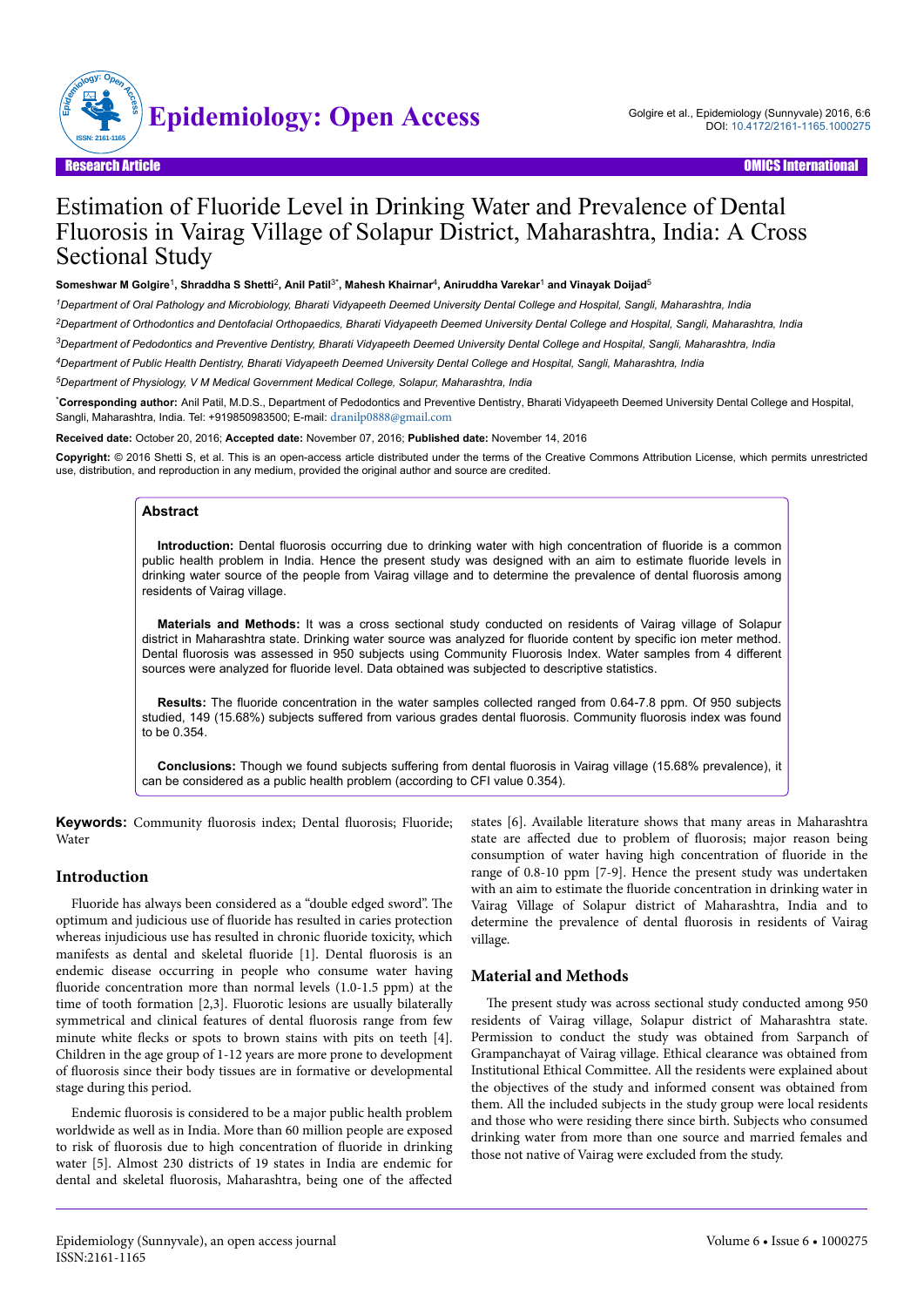**Citation:** Golgire GM, Shetti SS, Patil A, Khairnar M, Varekar A, et al. (2016) Estimation of Fluoride Level in Drinking Water and Prevalence of Dental Fluorosis in Vairag Village of Solapur District, Maharashtra, India: A Cross Sectional Study. Epidemiology (Sunnyvale) 6: 275. doi:10.4172/2161-1165.1000275

### **Clinical examination**

All the subjects were examined under natural light. Type 3 examinations were followed for screening of subjects. Instruments were disinfected with an antiseptic solution after every use. Single examiner performed all the examination procedure in this study so as to maintain consistency and to eliminate inter examiner bias. Recording was done by another person who assisted the examiner in recording the details. Assessment of dental fluorosis was done using Community Fluorosis Index. Нe recording was made on the basis of the two teeth that are most affected. If the two teeth were not equally affected, the score for the less affected of the two was recorded [10].

#### **Sources and analysis of drinking water for fluoride content**

Community water supply system except in three areas viz. Shivajinagar, Dattanagar and Ghongade plot which are supplied by bore water. Hence one sample of tap water and one sample each of bore water from above mentioned areas were collected in clean and sterile plastic bottles, which were doubly rinsed with distilled water. They were labeled, coded and sent to a private laboratory for fluoride estimation. Fluoride level in water samples was analyzed using fluoride

ion selective electrode method. Data obtained was subjected to descriptive statistics using SPSS 16 software.

## **Results**

The fluoride concentration in the tap water sample was 0.64 ppm, whereas fluoride concentration in three different bore water samples was 7.8 ppm, 3.42 ppm and 7.1 ppm respectively (Table 1). Of 950 subjects studied, 149 (15.68%) subjects suffered from various grades dental fluorosis (Table 2).

| Sample                | Fluoride concentration (in ppm) |
|-----------------------|---------------------------------|
| Sample 1 (Tap water)  | 0.64                            |
| Sample 2 (Bore water) | 7.8                             |
| Sample 3 (Bore water) | 3.42                            |
| Sample 4 (Bore water) | 7.1                             |

Table 1: Fluoride concentration (in ppm) in drinking water samples.

| Total Sample (N) | Number of affected cases (Prevalence of dental fluorosis) | No. of cases with Positive family history of dental fluorosis |
|------------------|-----------------------------------------------------------|---------------------------------------------------------------|
| 950              | 149 (15.68%)                                              | 35 (23%)                                                      |

## Table 2: Prevalence of dental fluorosis among study participants.

Amongst positive cases, 35 subjects (23%) had positive family history of dental fluorosis (Table 2). Out of 149 subjects, 128 subjects  $(85%)$  had their permanent teeth affected due to fluorosis, whereas 21 subjects (15%) has their primary teeth affected (Table 3). One hundred five subjects (70%) had their anterior teeth affected while 18 subjects (12%) had posterior teeth affected and 26 subjects (18%) had both primary as well as permanent teeth affected (Table 3).

| Type of teeth affected            | No. of teeth affected |
|-----------------------------------|-----------------------|
| Permanent teeth                   | 128 (85%)             |
| Primary teeth                     | 21 (15%)              |
| Anterior teeth                    | 105 (70%)             |
| Posterior teeth                   | 18 (12%)              |
| Both anterior and posterior teeth | 26 (18%)              |

Table 3: Pattern of teeth affected by dental fluorosis.

| <b>Age Group</b>   | No. of cases affected |
|--------------------|-----------------------|
| 1-10 years         | 48                    |
| 11-20 years        | 88                    |
| 21-30 years        | 6                     |
| 31-40 years        | 4                     |
| 41-50 years        | 2                     |
| 51 years and above |                       |

| วta |  |  |  |  |
|-----|--|--|--|--|
|-----|--|--|--|--|

Table 4: Age-wise distribution of dental fluorosis.

Most affected age groups were 11-20 years (88 subjects) and 1-10 years (48 subjects) out of 149 cases (Table 4). Among dental fluorosis affected population, 49 (33%) were affected with mild grade fluorosis, 41 (28%) were affected with moderate grade fluoride, 28 (19%) were affected with very mild grade fluorosis, 21 (14%) were affected with severe grade fluorosis and 10 (6%) were affected with questionable grad fluorosis (Table 5). Community fluorosis index was found 0.354 which denotes "negative" category of public health significance (Table 5).

| Grade               | No. of cases affected | <b>CFI Score</b> |
|---------------------|-----------------------|------------------|
| Normal (0)          | 801                   | $\Omega$         |
| Questionable (0.05) | 10                    | 0.005            |
| Very mild (1)       | 28                    | 0.029            |
| Mild $(2)$          | 49                    | 0.103            |
| Moderate (3)        | 41                    | 0.129            |
| Severe (4)          | 21                    | 0.088            |
| Total               | 950                   | 0.354            |

Table 5: Distribution of study subjects according to Community Fluorosis Index (CFI).